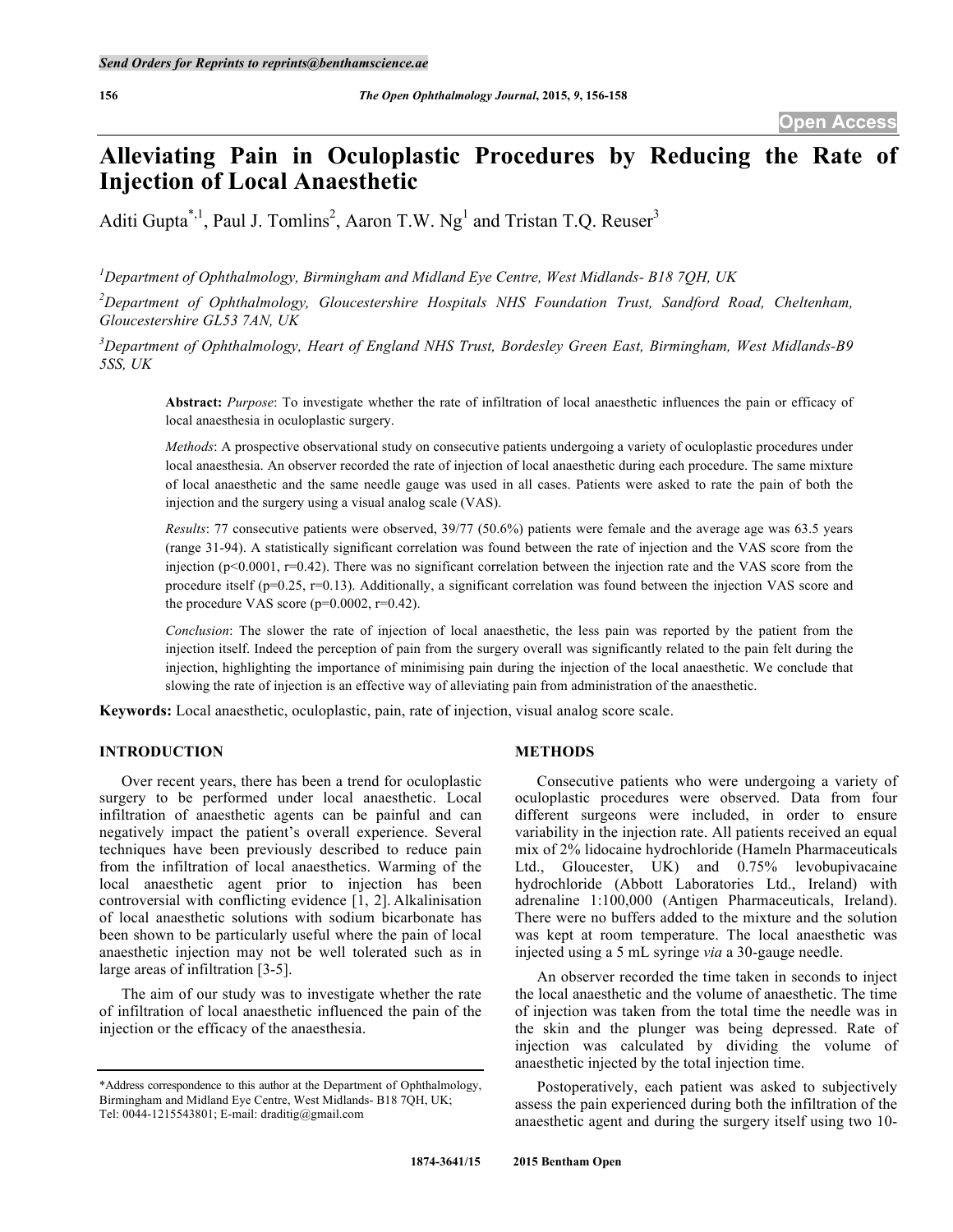cm visual analog scales (VAS) with 0 cm representing no pain or discomfort and 10 cm representing maximum pain or discomfort.

Statistical analysis was performed using GraphPad Prism version 5.0 b for MacOSX, GraphPad Software, San Diego California USA, www.graphpad.com. Spearman's Rank Correlation was used to test for significance of continuous variables; Kruskal-Wallace was used to test for difference between groups.

# **RESULTS**

There were 38 males and 39 females with an age range of 31-94 years (mean= 63.5; SD 15.9). Upper lid, lower lid and medial canthus were the most common sites of injection. The time taken to inject local anaesthetic ranged from 10 seconds to 345 seconds. Injection rate varied from 0.0024 mL/s to 0.104 mL/s with a mean injection rate of 0.031 mL/s (SD 0.027 mL/s). The mean injection VAS score was 1.69 (range 0-7.5, SD 1.90) and the mean procedure VAS score was 0.96 (range 0-10, SD 1.73).

Rate of injection positively correlated with VAS score for injection (Fig. **1**) and the correlation is statistically significant (p<0.0001, r=0.42). Rate of injection positively correlated with VAS score for surgery (Fig. **2**) but the correlation was not statistically significant (p=0.2488, r=0.13).



**Fig. (1).** Injection rate versus injection VAS score. Slower the rate of injection, lower the VAS score (p<0.0001).

There was also a significant correlation between the VAS score of the injection and the VAS score of the surgery itself  $(p=0.0002, r=0.42)$ .

There was no significant correlation between the age of the patient and pain from either the injection  $(p=0.2011, r=$ 0.15) or the surgery itself ( $p=0.5702$ ,  $r=0.07$ ).

Kruskal-Wallis analysis was performed to investigate whether the pain from the injection was worse if surgery was performed at different sites. The VAS score did not differ significantly at different surgical sites.

#### **DISCUSSION**

In our cohort, we have found that the rate of infiltration of anaesthetic agent is significantly related to the pain of the injection as subjectively reported by the patient.



**Fig. (2).** Injection rate *versus* surgery VAS score. (p=0.2488).

The choice of agent and mode of infiltration is largely influenced by a surgeon's experience and assessment of the evidence base. In addition, other constraints such as time and cost play a part. Regardless, alleviating pain and anxiety during the procedure is the prime concern of all surgeons.

A large survey of dental and general surgeons concluded that relatively few surgeons undertook the practice of warming or buffering local anaesthetic solutions. They reasoned that this could be due to a lack of knowledge, or the logistical problems of warming the solutions [6].

It is hypothesised that pain experienced during the infiltration of local anaesthetic may, in part, be due to expansion of tissues. Injecting slowly may therefore have a role in minimising pain. A significant relationship between the injection rate of an anaesthetic agent and the pain experienced from the injection has been demonstrated for penile nerve blocks [7]. Conversely, patients receiving local anaesthetic injection into the dorsum of the hand showed no significant change in injection pain on reducing injection speed [8].

Double- blind randomised controlled trial carried out by Kanna *et al.* [9] investigating the effect of speed of injection on anaesthetic efficacy in inferior alveolar blocks showed complete anaesthesia with slow injections compared to rapid injections. The authors hypothesised a deeper penetration of the local anaesthetic into the nerve trunk as a result of slowing the rate of injection speed [9]. In dental anaesthesia, computer controlled injection devices, such as the Wand™ (CompuDent and Single Tooth Anaesthesia System) allow the surgeon to accurately control the injection rate ensuring a slow and steady injection reducing pain [10] and improving drug delivery and patient comfort [11].

Our data has demonstrated a positive correlation between the rate of injection and pain experienced during anaesthetic infiltration. We believe that the speed of injection is an important factor and further studies are required to investigate the issue. The importance of reducing the pain experienced by the patient during surgery is highlighted by our finding that the patient's perception of pain from the surgery was significantly affected by their perception of pain from the anaesthetic infiltration.